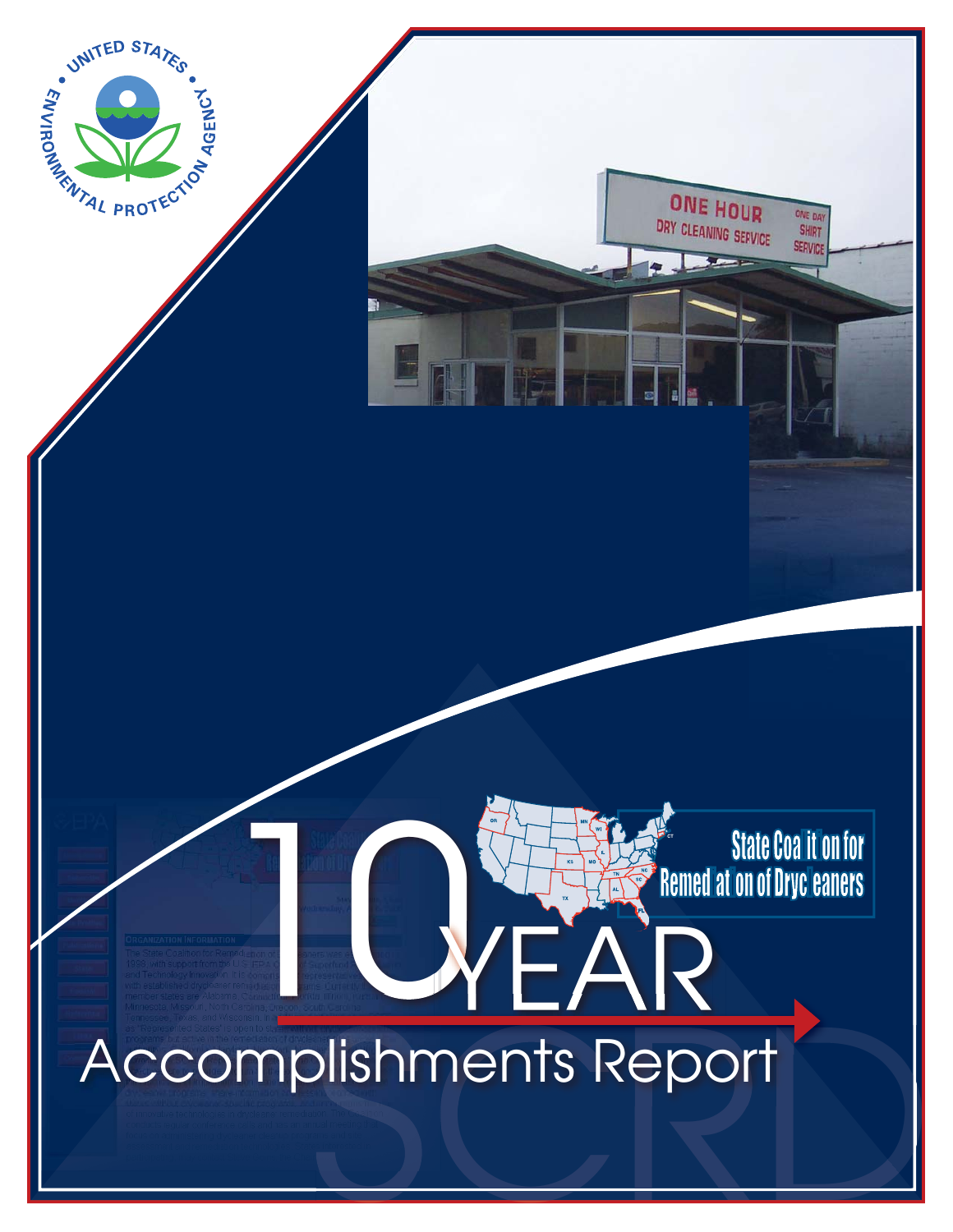### Introduction

If you're like most Americans, you probably own at least one article of clothing that bears the label "dryclean only." In fact, the ritual of dropping off delicate fabrics at the local drycleaning establishment has become a regular errand for most of us in the past half century. Rarely, however, do we give much thought to the potent chemicals that are used to get the dirt, ketchup, and red wine stains out of our favorite new sweater. If these chemicals are handled improperly, through leaks, spills, and improper disposal, they can make their way into the soil and groundwater beneath the places where we live, work, and play. Contamination from drycleaners often is the result of past industry-accepted practices rather than the typical spill or release common with other types of contaminated sites. Cleaning up contaminated soil and groundwater at active and inactive drycleaner sites is an issue facing state governments and drycleaners, alike. Soil and groundwater contamination by drycleaning solvents is an especially critical issue in areas where groundwater serves as the primary drinking water source. In addition, the migration of volatile organic compounds (VOCs), into indoor air in homes and buildings from underlying contamination in soil and groundwater is a concern.

The State Coalition for the Remediation of Drycleaners (SCRD) has worked since 1998 to foster collaboration among the states to improve and ensure the effectiveness of the cleanup of environmental contamination from drycleaner sites. SCRD's work has been supported by the U.S. Environmental Protection Agency (EPA) Technology Innovation and Field Services Division (formerly the Technology Innovation Office) and the National Ground Water Association (NGWA), through a cooperative agreement with EPA. SCRD is composed of 13 states–Alabama, Connecticut, Florida, Illinois, Kansas, Minnesota, Missouri, North Carolina, Oregon, South Carolina, Tennessee, Texas, and Wisconsin–that have enacted formal drycleaner remediation programs. While these formal programs vary, they generally require fees paid by drycleaners and/or solvent suppliers, registration or licensing of drycleaners, compliance with applicable federal and state laws, and implementation of pollution prevention measures. Five states–California, Maryland, New York, New Jersey and Virginia–are active in the remediation of drycleaner sites under other authorities, such as state Voluntary Cleanup Programs under Superfund or Brownfields programs, and participate in SCRD as Represented States.

*"SCRD has helped the Kansas program by providing access to technical representatives from other states. We were able to share information on assessment and remediation that let us adjust field techniques and identify innovative remedial approaches. The group projects also forced us to look in depth at some of our remedial projects, which helped identify key reasons for project success and failure that we otherwise may not have noticed."* 

> *—Bob Jurgens, Kansas Department of Health and the Environment*

Over its 10-year history, SCRD has succeeded in drawing attention to the drycleaner site contamination problem through its outreach programs, including its popular Internet site, which can be found at www.drycleancoalition.org. More importantly, SCRD has documented and shared technical information about innovative technologies used to clean up drycleaner sites and lessons learned in applying these technologies with site cleanup managers across the country. This has served to expand the knowledge and capacity needed to address drycleaner site contamination by state and tribal governments and site owners having to deal with these issues. In addition, SCRD members have worked with the drycleaning industry in their respective states to encourage pollution prevention practices that greatly reduce the potential for contamination.

## Scope of the Problem

According to the Drycleaning and Laundry Institute International, there are approximately 30,000 drycleaners in the United States (Figure 1). A 2001 SCRD study estimated that as many as 75% of U.S. drycleaning facilities were contaminated.<sup>1</sup>

Environmental contamination at a drycleaner site can occur from spills and leaks of solvent. The solvent used by over 90% of the drycleaning industry today is perchloroethylene, or perc (also known as tetrachloroethylene or PCE).<sup>2</sup> Perc is a dense nonaqueous phase liquid (DNAPL) and is heavier than water. As such, it can penetrate concrete and can sink through floor cracks. Perc may pose serious health hazards if exposure is not properly controlled<sup>3</sup>. Perc is a listed hazardous substance<sup>4</sup> and is classified as a pollutant in both air<sup>5</sup> and water<sup>6</sup> regulations. Other chlorinated solvents used in drycleaning operations include: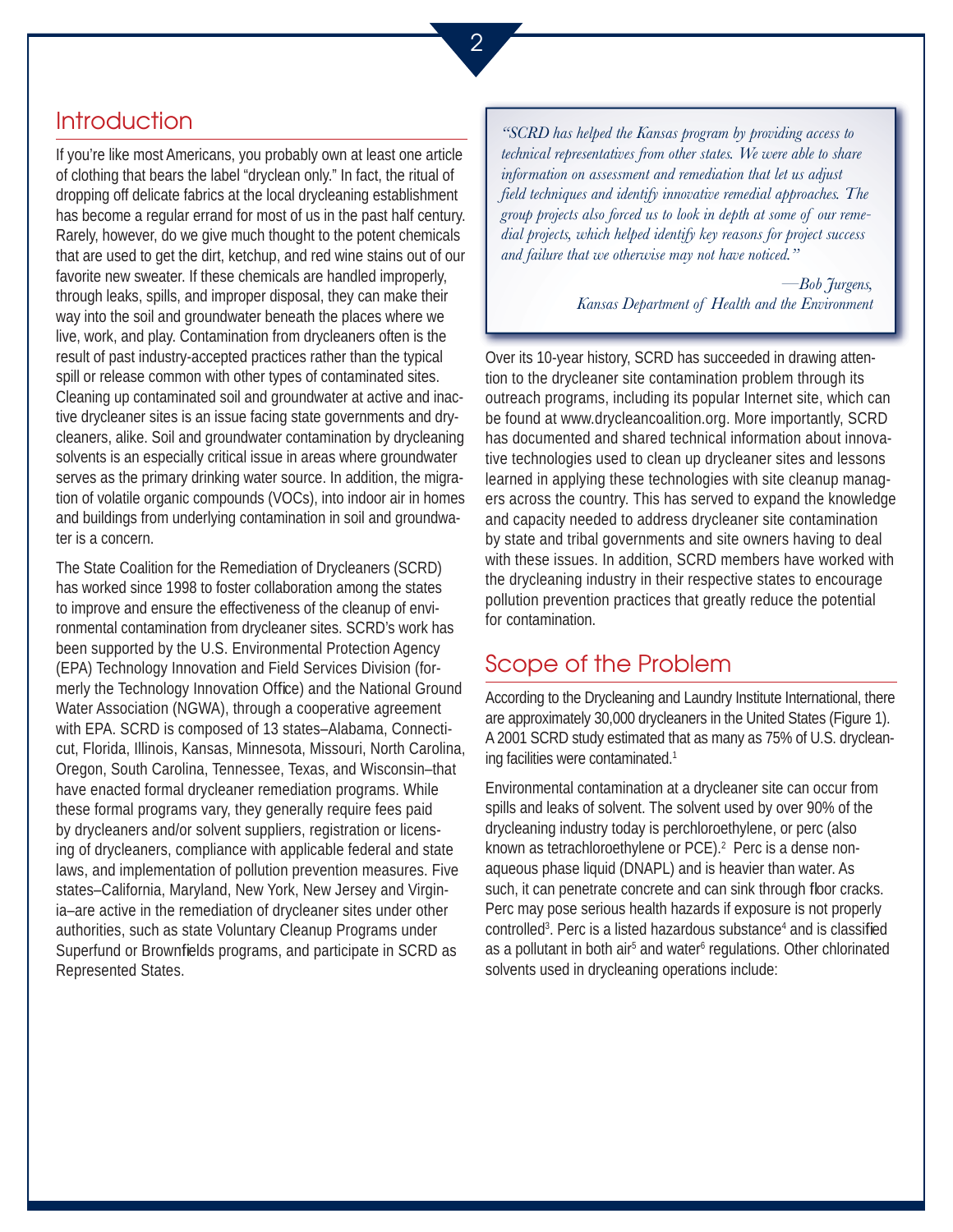



*Source: SCRD Presentation, 2002 State Superfund Managers Symposium, August 12, 2002, Scottsdale, AZ* 

- Carbon tetrachloride,  $\blacktriangleright$
- 1,1,1-Trichloroethane,  $\blacktriangleright$
- 1,2-Trichloro-1,2,2-trifluoroethane, and  $\blacktriangleright$
- Trichloroethylene (TCE). `

Petroleum solvents used in drycleaning operations include:

- Naphtha,  $\blacktriangleright$
- Benzene,  $\blacktriangleright$
- White gasoline,  $\blacktriangleright$
- Stoddard solvent,  $\blacksquare$
- 140 flash solvents, and  $\blacktriangleright$
- New, high flash-point synthetic petroleum solvents.  $\overline{\phantom{a}}$

More environmentally friendly types of solvents, such as carbon dioxide and silicon-based solvent, also have been introduced in recent years.<sup>7</sup>

Historically, many drycleaners disposed of wastes containing solvent by pouring wastewater into sanitary sewers, septic tanks, storm sewers, and floor drains; throwing spent filters and sludge into the trash; or dumping wastewater on the ground outside their facilities. In addition to contamination associated with waste disposal, solvents have been released to the environment during solvent delivery, transfer, and storage and through drycleaning equipment operation and maintenance. These practices have resulted in wideimpacts to drinking water aquifers.<sup>7</sup> spread contamination of soil and groundwater in urban areas and

## Types of State Drycleaner Remediation Programs

While the formal programs in SCRD member-states vary, most consist of:

- A fee or tax mechanism that funds drycleaner site cleanup. (For example, Alabama, Minnesota, Texas, and other states charge annual registration fees; Illinois, Kansas, Oregon, and others charge fees on drycleaning solvent; Connecticut, Florida, and others collect gross receipts taxes.)8  $\blacktriangleright$
- Requirements that facilities or parties must meet to be eligible for funding assistance. (For example, among facility requirements under their programs, Missouri requires that abandoned facilities must be documented to the Missouri Drycleaning Environmental Response Trust (DERT) program by July 1, 2009, to be eligible for cleanup under the state's DERT Fund, South Carolina, Tennessee, and others require that there have been no reports of gross negligence or violation of laws against the facilities)<sup>8</sup>  $\blacktriangleright$
- A method for prioritizing drycleaner sites for funded cleanups. (For example, Illnois, Kansas, North Carolina, and Oregon use a numerical score based on risk to human health and the environment to rank sites.)<sup>8</sup>  $\blacktriangleright$
- Regulations for implementing the program, usually on a statelead or reimbursement basis. All SCRD states have regulatory authorities associated with their drycleaner cleanup programs.<sup>8</sup>  $\blacktriangleright$

*"SCRD has provided the opportunity to share information, participate in technical discussions, and observe the progress of other states as their programs mature, providing invaluable lessons for Virginia (which cleans up drycleaner sites through its Voluntary Remediation Program). VRP has been able to cite parallel issues and lessons from other states in discussions with VRP participants, leading to a better participant understanding of the program and the consistency of it with other states."* 

> *—Meade Anderson, Virginia Department of Environmental Quality*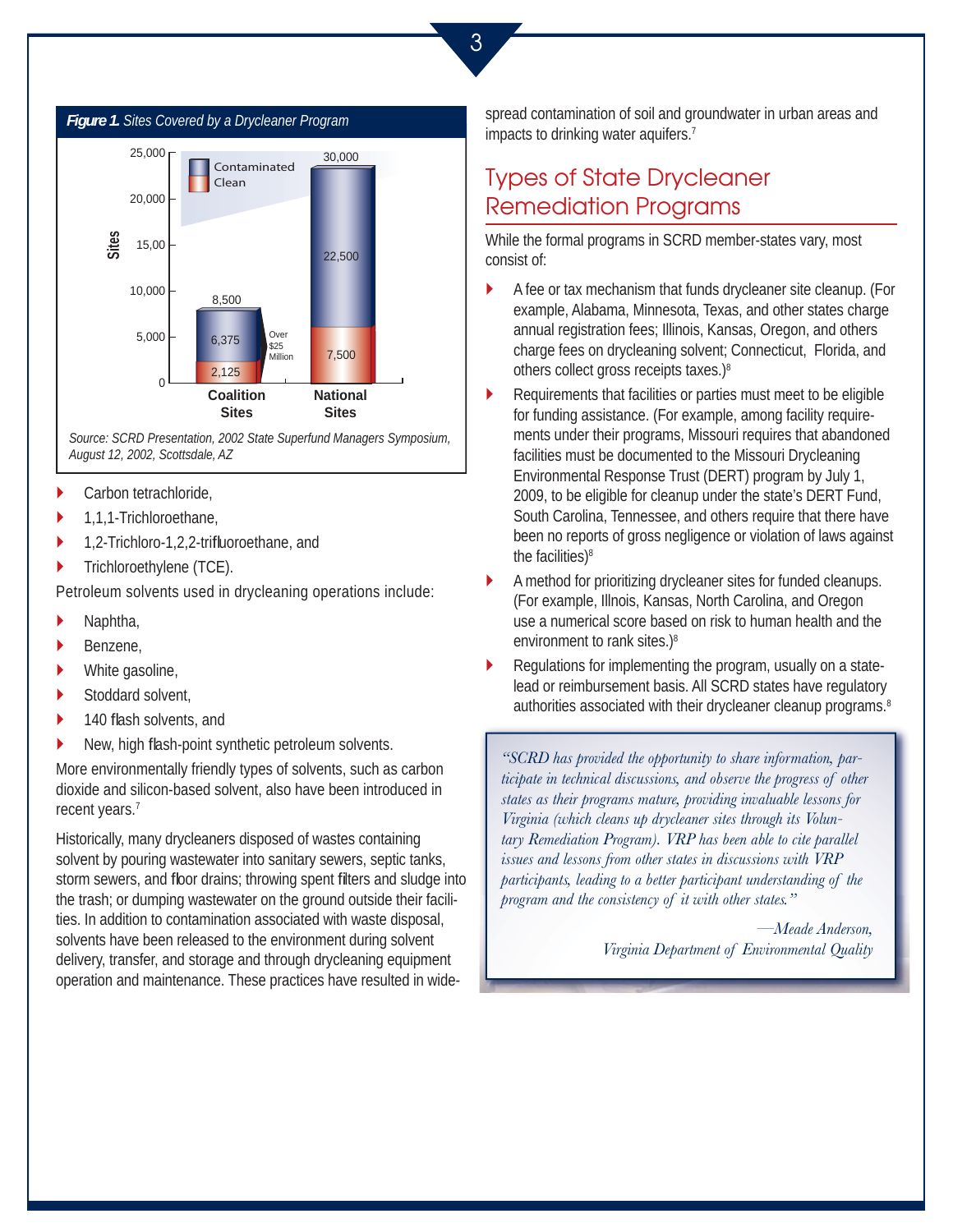*"SCRD has been a great resource for the Texas Drycleaner Remediation Program during the program development phase and, more recently, as we have begun to assess and remediate sites. SCRD enabled us to better understand other established state programs, which we used as models for the development of our Registration and Remediation programs."* 

> *—Richard Scharlach, Texas Commission on Environmental Quality*

Major benefits offered to drycleaner participants in these programs are some level of liability protection and funds for cleaning up their sites, whether these cleanups are performed by the state or by the site owners/operators.

State drycleaner programs not only protect the public and provide a cleaner, safer environment. In addition, most of these programs require pollution prevention/best management practices to reduce or eliminate future releases and provide cost savings for drycleaner owner/operators without the financial resources needed to clean up their sites.

#### *Figure 2. Progress Achieved in Addressing Contamination at Drycleaner Sites*



*Note: In 2001, there were only 11 SCRD states.* 

*Source: SCRD Presentation, 2001 International Containment & Remediation Technology Conference and Exhibition, June 2001, Orlando, FL* 

# SCRD Objectives

The Coalition's primary objectives are to provide a forum for the exchange of information and the discussion of implementation issues related to established state drycleaner programs; share information and lessons learned with states without drycleaner-specific programs; and encourage the use of innovative technologies in drycleaner remediation. The day-to-day work of the Coalition has been carried out by subgroups addressing two major areas:

- Program Development/Administration–Including general administrative issues related to the formal programs in SCRD member states, fee/fund solvency issues, and benefits associated with the various programs; and  $\overline{\phantom{a}}$
- Project Management/Technical Issues–Including issues related to the actual cleanup of drycleaner sites and lessons learned from these cleanups that can help improve decisionmaking by drycleaner site managers across the country.  $\blacktriangleright$

## SCRD Accomplishments

The energy and dedication of SCRD's members over its 10-year history have resulted in a number of important accomplishments. The example set by SCRD members has served as a resource for formulating drycleaner-specific cleanup programs in other states. In addition, individual SCRD members have provided advice and administrative and technical information to colleagues over the years in states contemplating approaches to cleaning up drycleaner sites. For example, the Texas Drycleaner Environmental Response Program was created in 2003, and shortly after that, Texas became a SCRD member.

As of May 2008, the formal programs in the 13 SCRD states cumulatively covered a total of 3,663 sites.<sup>9</sup> Remediation is currently being conducted at drycleaner sites in all SCRD states. Figure 2 indicates the progress achieved in addressing drycleaner contamination in SCRD states.

Since SCRD's inception, SCRD members have held twice yearly meetings, which featured technical training courses as well as presentations to encourage and facilitate technology transfer among SCRD members and Represented States. In addition, SCRD members have made presentations to national organizations, including the Association for State and Territorial Solid Waste Management Officials (ASTSWMO), and the Interstate Technology Regulatory Council (ITRC). In addition, they have presented papers at major national conferences and symposia, including: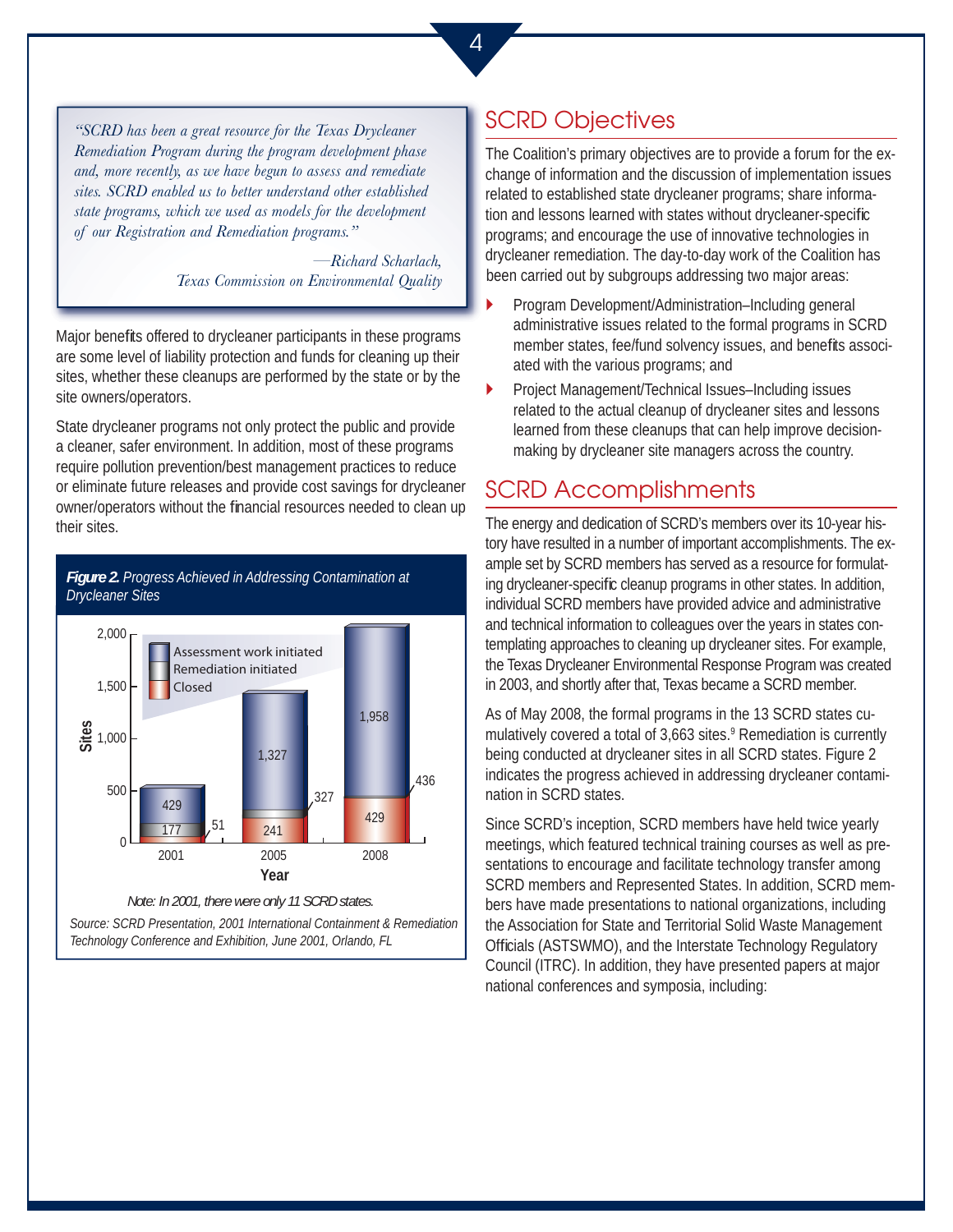5

- Brownfields 2003.  $\blacktriangleright$
- the 14th Annual West Coast Conference on Soil, Sediment and Water (2004),  $\blacktriangleright$
- the 2005 Battelle International In Situ and On-Site Bioremediation Symposium,  $\blacktriangleright$
- University of Massachusetts' 23rd Annual International Conference on Soils, Sediments, and Water (2007), and  $\blacktriangleright$
- Battelle's Sixth International Conference on Remediation of Chlorinated and Recalcitrant Compounds (2008).  $\blacktriangleright$

These appearances have helped to educate thousands of environmental researchers, remediation consultants and engineers, and state, tribal, and federal site cleanup professionals about the drycleaner contamination problem, the variety in state-mandated programs to clean up drycleaners, and the innovative technologies being used in drycleaner remediation projects.

A 2007 SCRD study of 114 sites in 15 states for which comparable information was available showed that innovative remedial technologies, including chemical oxidation, bioremediation, recirculating wells, surfactant/cosolvent flushing, permeable reactive barriers, and soil mixing using zero-valent iron, have been used as remedies at contaminated drycleaning sites (see Figures 3 and 4).<sup>10</sup>

SCRD has helped state, tribal, and federal site cleanup professionals advance the state of the art in drycleaner site remediation by documenting technical information about actual drycleaner site cleanups and sharing this information via its Web site. The profiles of 117 drycleaner remediation projects help site cleanup managers across the country make more informed decisions related to their sites. Data in each profile include site name, location, and description of the site; hydrology, ground-water, and soil contaminants present; remediation technologies used; results achieved; costs; lessons learned; and point(s) of contact for further information.

In addition, SCRD members have worked with the drycleaning industry in their respective states to encourage pollution prevention practices that greatly reduce the potential for contamination.

SCRD uses its popular Internet site to provide programmatic and technical information related to drycleaner remediation to thousands of users. The site typically receives 10,000 to 11,000 visits each month, and about 25 percent of those who visit the site come back more than once. Technical and administrative publications developed by SCRD are regularly posted on the site. These include:

- Proceedings of SCRD's semi-annual meetings, many of which include technical training, and regular conference calls;  $\blacktriangleright$
- SCRD's twice-yearly subscription newsletter;  $\blacktriangleright$

*Figure 3. Soil Remedial Technologies at Drycleaning Sites* 

- A searchable on-line database of "Chemicals Used in Drycleaning Operations" to help those assessing and remediating contaminated drycleaner sites and regulators responsible for compliance inspections at drycleaning facilities;  $\blacktriangleright$
- A "Bibliography of Drycleaning Resources" that compiles drycleaning- and remediation-related references from a variety of sources;  $\blacktriangleright$



*Source: Comparison of Remedial Systems Employed at Drycleaner Sites, State Coalition for Remediation of Drycleaners, August 2007.* 

*Figure 4. Groundwater Remedial Technologies Employed at Drycleaning Sites* 



*Source: Comparison of Remedial Systems Employed at Drycleaner Sites, State Coalition for Remediation of Drycleaners, August 2007.*